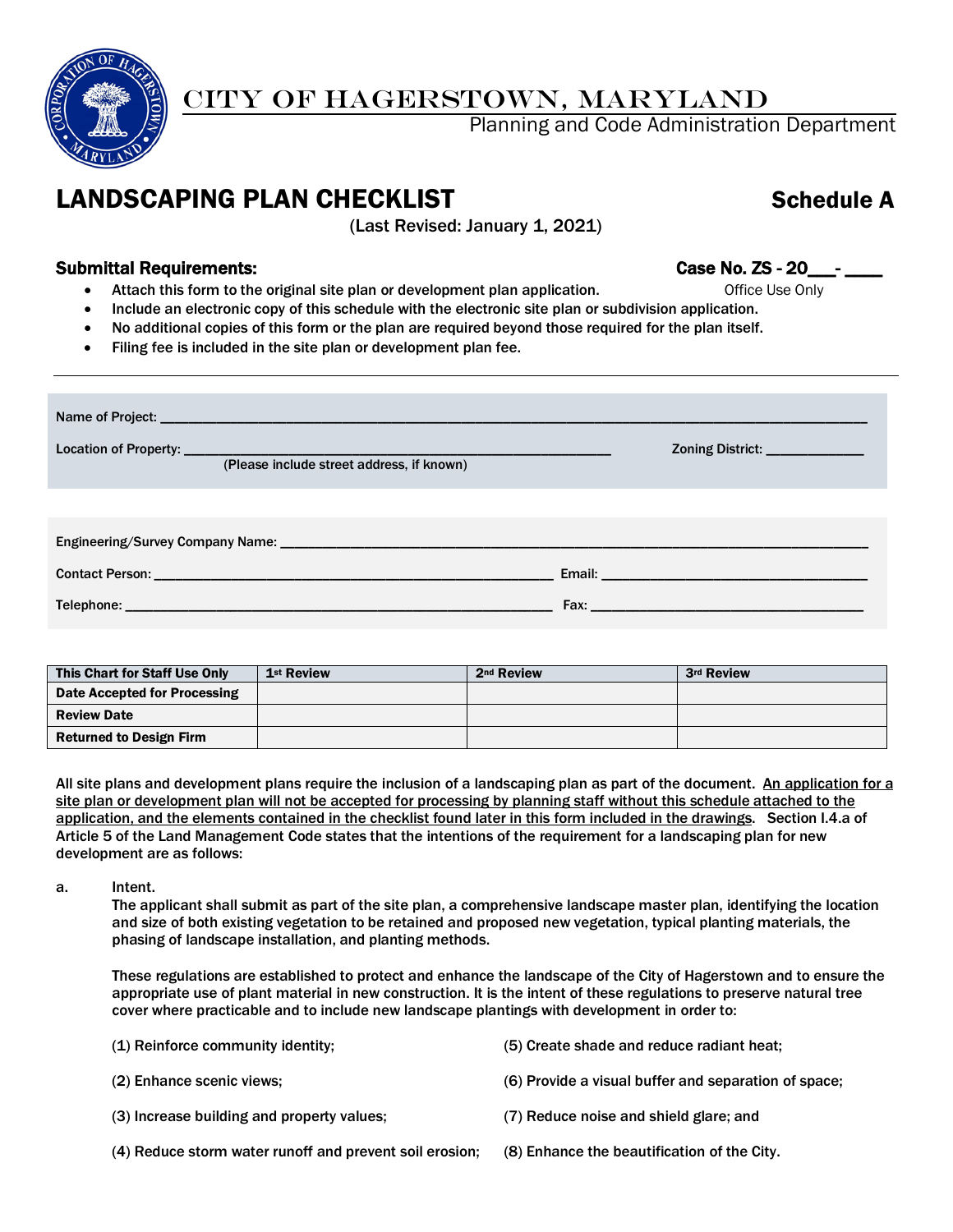#### ALTERNATE LANDSCAPING PLAN

Often, a site plan or development plan will be needed for proposed improvements to a property that is very difficult or impossible to conform to current landscaping standards due to property size, property shape, location and nature of existing improvements, etc. These existing conditions sometime result in a proposed development that may require numerous or many deviations from current landscaping requirements. Foreseeing this happening on certain properties, Section I.4.e of the Subdivision and Land Development Ordinance states:

Alternative plans may be approved when unusual topographic constraints, sight restrictions, siting requirements, preservation of existing stands of trees, preservation of specimen trees, or when similar conditions prevent strict compliance with the landscape standards. Modifications to the tree cover, site landscaping, and parking lot landscaping standards contained in this section may be approved when the following conditions are met to the satisfaction of the Planning Commission:

- (1) The landscape plan meets the stated intent of this section.
- (2) The landscape plan provides plantings of similar character, density and screening impact to those required by the standards contained in this section.
- (3) Topography, soil, vegetation or other unique site conditions make full compliance impossible or impractical and warrant some relief from the strict adherence to the standards contained in this section.
- (4) Space limitations, unusually shaped lots, and existing conditions on adjacent properties may justify alternative compliance for infill sites, and for improvements or redevelopment of sites, particularly in the older, established sections of the city.

Inability to comply with or desire for relief from one or a few of the requirements of the landscaping requirements is not grounds for proposing an "alternative landscape plan." Such deviations can be addressed through a waiver request. Before submitting an "alternate landscaping plan" obtain approval from Planning Staff that doing so is appropriate.

\_\_\_\_\_\_\_\_\_\_\_\_\_\_\_\_\_\_\_\_\_\_\_\_\_\_\_\_\_\_\_\_\_\_\_\_\_\_\_\_\_\_\_\_\_\_\_\_\_\_\_\_\_\_\_\_\_\_\_\_\_\_\_\_\_\_\_\_\_\_\_\_\_\_\_\_\_\_\_\_\_\_\_\_\_\_\_\_\_\_\_\_\_\_\_\_\_\_\_\_\_\_\_\_\_\_\_

#### QUESTION:

Check the applicable answer and proceed to following instructions. Based on the above, this application will:

Provide landscaping in accordance with all requirements of the Ordinance without deviation or waiver.

Provide landscaping in accordance with most requirements of the Ordinance, but will include waiver requests.

Propose an alternate landscape plan that the applicant believes fulfils the intention of the Ordinance.

If full compliance is proposed, please proceed to page 3 and ensure all materials on the checklist are included in the site plan or development plan. Mark each item in the checklist with the page of the plan on which that item can be located. This form and the waiver application must be included with the site plan or development plan application or the plan will not be accepted for processing.

If compliance with most requirements is proposed but waiver(s) will be requested, please proceed to page 3 and ensure all materials on the checklist are included in the site plan or development plan. Mark each item in the checklist with the page of the plan on which that item can be located (except for those issues for which waivers will be requested). Complete and attach the waiver application form (Schedule W) to this form specifically identifying each waiver or reduction of a code requirement that is requested. This form (Schedule A) and the waiver application (Schedule W) and waiver fee must be included with the site plan or development plan application or the submission will not be accepted for processing.

If an alternate landscaping plan is necessary, provide a separate detailed narrative explaining 1) the unique character and condition of the property and how it meets the four above conditions needed for the Planning Commission to justify entertaining alternate compliance, and 2) the general approach to providing landscaping that will effectively landscape the site and meet the intent of the Ordinance. Pages 1 and 2 of this form (Schedule A) and the narrative shall be included with the site plan or development plan application or the plan will not be accepted. Completing and submitting the checklist beginning on the next page is not required for an alternate landscaping plan, but it will serve the designer as a good point of reference of typical expectations.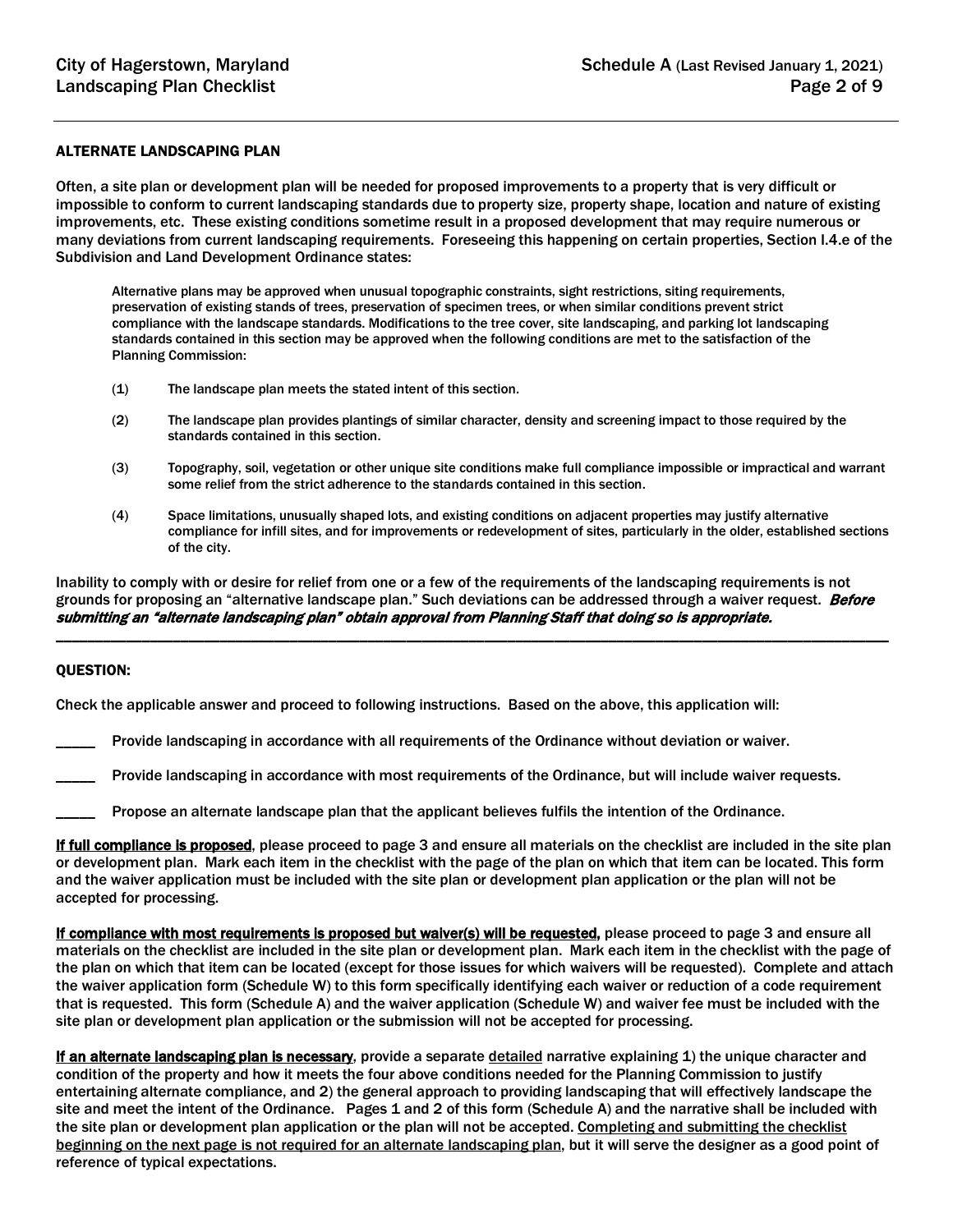Instructions to Engineer/Surveyor: In the column marked "Engineer/Surveyor," identify each page which the required item appears on the plan. For items that appear on each page of the plan, use "All." If the item is not applicable, address as not applicable in a note on the plan and reference the page of the plan on which the note appears in the column below. Only addressing the issue as "not applicable" in this checklist is insufficient. If a waiver is requested for any given item, enter "WR" for "waiver requested" in the engineer/surveyor column.

PCAD = Planning and Code Administration Department.

| <b>LMC</b><br><b>Section</b> | <b>Ordinance Requirements</b>                                                                                                                                                                                                                                                                                                                                                                                                                                                                                                                                                                                                                                                                                                                                                                                                                                                                                                                                                                                                                                              | Engineer/<br><b>Surveyor</b> | 1st Review | 2 <sup>nd</sup> Review | Review<br>3 <sup>d</sup> | <b>Review Key</b><br>$\checkmark$ = 0K<br>$0 = Incomplete$<br>$N/A$ = Not Applicable                                                                              |
|------------------------------|----------------------------------------------------------------------------------------------------------------------------------------------------------------------------------------------------------------------------------------------------------------------------------------------------------------------------------------------------------------------------------------------------------------------------------------------------------------------------------------------------------------------------------------------------------------------------------------------------------------------------------------------------------------------------------------------------------------------------------------------------------------------------------------------------------------------------------------------------------------------------------------------------------------------------------------------------------------------------------------------------------------------------------------------------------------------------|------------------------------|------------|------------------------|--------------------------|-------------------------------------------------------------------------------------------------------------------------------------------------------------------|
| 5.F.1.                       | Show 100-year floodplain and approx. location of<br>wetlands.                                                                                                                                                                                                                                                                                                                                                                                                                                                                                                                                                                                                                                                                                                                                                                                                                                                                                                                                                                                                              |                              |            |                        |                          |                                                                                                                                                                   |
| 5.F.1.                       | Show significant topographic, physical, and cultural<br>features including fields, pastures, meadows, wooded<br>areas, significant trees,, steep slopes, ponds,<br>streams, and any significant historical resources,<br>including known and suspected human burial sites.                                                                                                                                                                                                                                                                                                                                                                                                                                                                                                                                                                                                                                                                                                                                                                                                 |                              |            |                        |                          |                                                                                                                                                                   |
| 5.1.6.b.(5)                  | Loading docks, truck parking, outdoor storage, utility<br>meters, HVAC equipment, and other service functions<br>shall be incorporated into the overall design of the<br>building and landscaping so that the visual and acoustic<br>impacts of these functions are fully contained and out<br>of view from adjacent properties and public streets,<br>using materials and landscaping consistent with the<br>rest of the project.<br>Required in RH, RO, N-MU, CC-MU, CL, CG, CR, POM,<br>and PUD zoning districts                                                                                                                                                                                                                                                                                                                                                                                                                                                                                                                                                        |                              |            |                        |                          |                                                                                                                                                                   |
| 5.1.6.b.(7)                  | For businesses that involve the temporary storage of<br>unregistered or damaged vehicles, an area shall be<br>designated for such storage and screened from<br>surrounding properties in a manner acceptable to the<br>Planning Commission. This provision shall not apply to<br>the storage and display of for-sale or rent motor<br>vehicles.<br>Required in CL, CG, and CR zoning districts                                                                                                                                                                                                                                                                                                                                                                                                                                                                                                                                                                                                                                                                             |                              |            |                        |                          |                                                                                                                                                                   |
| 5.1.6.b.(8)(e)               | For Destination Retail Uses, a landscaped plaza is<br>required.<br>CR zoning district only                                                                                                                                                                                                                                                                                                                                                                                                                                                                                                                                                                                                                                                                                                                                                                                                                                                                                                                                                                                 |                              |            |                        |                          | See Schedule D for<br>details.                                                                                                                                    |
| 5.1.6.b.(9)                  | Multi-family development shall dedicate land for the<br>purpose of open space and recreational equipment to<br>serve the recreational needs of the residents of the<br>development and shall not be comprised of<br>accumulations of leftover remnants or stormwater<br>facilities, but constitute meaningful contiguous areas of<br>land which provide for the preservation of significant<br>natural features, and/or provide recreational amenities.<br>Minimum required: 20% of the gross acreage of the<br>development. No more than 25% of the required forest<br>conservation area may be attributed towards this open<br>space requirement. The following criteria shall be used<br>to determine open space requirements:<br>• 10-20 Units per Gross Acre - 20% of Gross Land Area<br>• 20+ Units per Gross Acre - 25% of Gross Land Area<br>Note - For cluster development and Planned Unit<br>Developments, shall be in accordance with the<br>respective provisions in Article 4 and the approved PUD<br>plan.<br>Required in RH, RO, and N-MU zoning districts |                              |            |                        |                          | Applies to multi-family<br>development on a tract<br>larger than 40,000<br>square feet in area and<br>plans for a density of<br>ten units per acre or<br>greater. |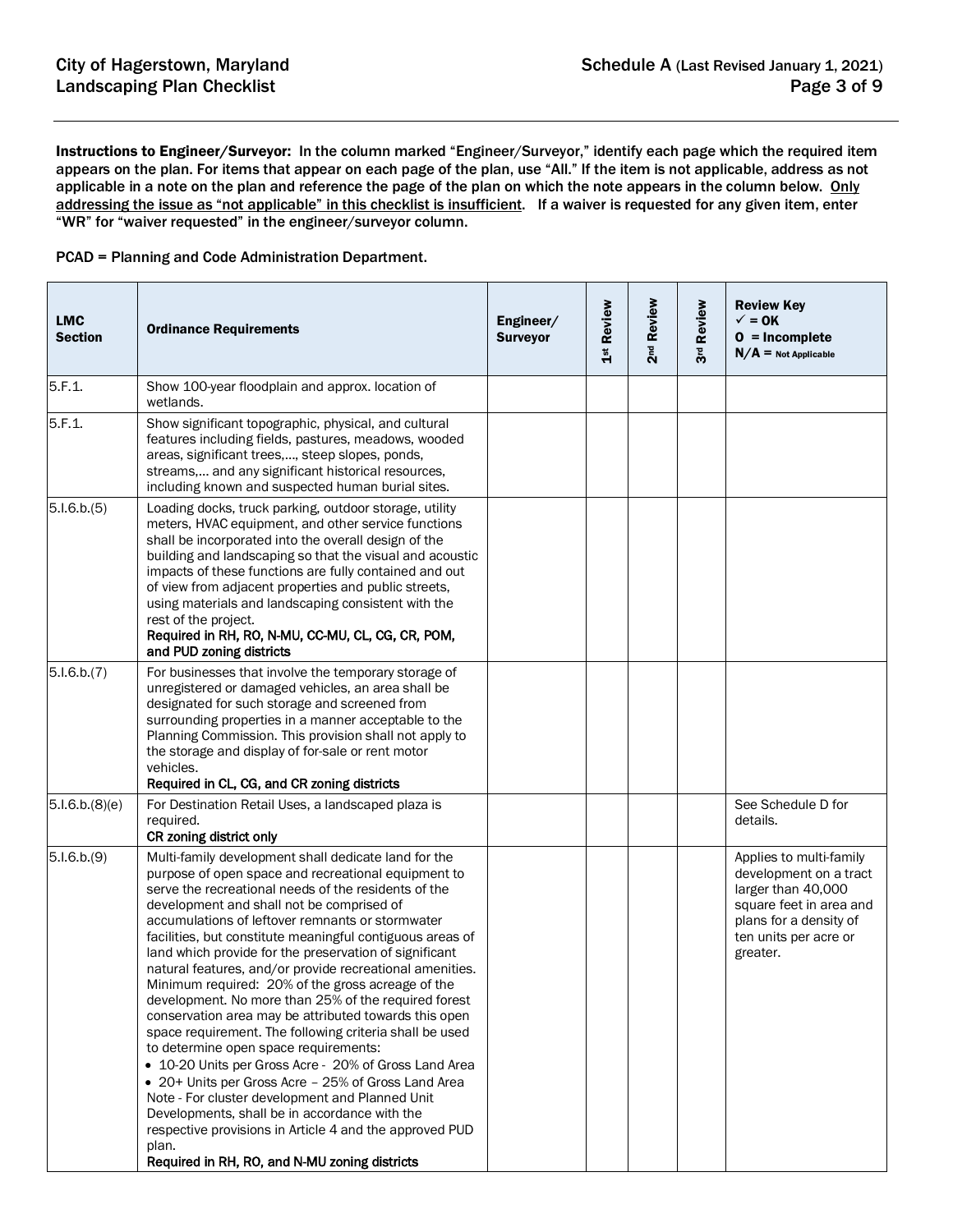| <b>LMC</b><br><b>Section</b> | <b>Ordinance Requirements</b>                                                                                                                                                                                                                                                                                                                                                                                                                                                                                                                                                                                                                                                                                                               | Engineer/<br><b>Surveyor</b> | 1st Review | 2 <sup>nd</sup> Review | 3rd Review | <b>Review Key</b><br>$\checkmark$ = 0K<br>$0 = Incomplete$<br>$N/A$ = Not Applicable |
|------------------------------|---------------------------------------------------------------------------------------------------------------------------------------------------------------------------------------------------------------------------------------------------------------------------------------------------------------------------------------------------------------------------------------------------------------------------------------------------------------------------------------------------------------------------------------------------------------------------------------------------------------------------------------------------------------------------------------------------------------------------------------------|------------------------------|------------|------------------------|------------|--------------------------------------------------------------------------------------|
| 5.1.6.b.(9)                  | The open space required in this section may be made<br>available to the general public through dedication to<br>and acceptance by the City.                                                                                                                                                                                                                                                                                                                                                                                                                                                                                                                                                                                                 |                              |            |                        |            |                                                                                      |
| 5.I.10.c.                    | Projects containing groups of buildings to be devoted<br>primarily to office and/or retail activities shall<br>incorporate amenity areas into the site design. Amenity<br>areas include, but are not limited to, public plazas,<br>courtyards, squares or small parks on the site. Design<br>elements to be included in the amenity areas are<br>seating walls, benches, outdoor dining/gathering areas,<br>decorative fountains or water features, clock towers<br>and/or garden areas. Since the purpose of these<br>amenity areas is to serve as pocket recreational areas<br>and to help foster a sense of community, additional<br>elements shall be considered if the applicant shows the<br>design meets the intent of this section. |                              |            |                        |            | Required only in the<br>I-MU District.                                               |
|                              | <b>OUTSIDE STORAGE</b>                                                                                                                                                                                                                                                                                                                                                                                                                                                                                                                                                                                                                                                                                                                      |                              |            |                        |            |                                                                                      |
| 5.1.11                       | All outdoor storage of inventory, merchandise and<br>supplies be located at least 10 feet from adjacent<br>property lines and street rights of way, and buffered in<br>accordance with the provisions of the section pertaining<br>to the buffering of parking areas. Required in CL, CG,<br>CR, IR, IG, I-MU, and Conversion Districts                                                                                                                                                                                                                                                                                                                                                                                                     |                              |            |                        |            |                                                                                      |
| 5.1.12                       | <b>CRIME PREVENTION THROUGH ENVIRONMENTAL</b><br><b>DESIGN STANDARDS</b>                                                                                                                                                                                                                                                                                                                                                                                                                                                                                                                                                                                                                                                                    |                              |            |                        |            |                                                                                      |
| 5.I.12.a                     | Allow natural observation from public and neighboring<br>areas by orienting the building entrance towards the<br>street, making landscape and fence materials near<br>entrances and parking lots visibly permeable, and<br>locating open space areas near streets or other areas<br>visible to the public;                                                                                                                                                                                                                                                                                                                                                                                                                                  |                              |            |                        |            |                                                                                      |
| 5.I.12.b                     | Lighting plan in accordance with IESA Standards and<br>ensure that parking lots, pedestrian routes and building<br>entrance areas are well lit; (provide cut sheets for<br>proposed fixtures)                                                                                                                                                                                                                                                                                                                                                                                                                                                                                                                                               |                              |            |                        |            | Cut sheets and<br>photometric plan<br>required by site plan<br>application form.     |
| 5.I.12.c                     | Avoid blind corners and hidden recesses along<br>pathways and beside building entrances;                                                                                                                                                                                                                                                                                                                                                                                                                                                                                                                                                                                                                                                    |                              |            |                        |            |                                                                                      |
| 5.I.12.d                     | Avoid placement of large trees, garages, utility<br>structures, fences, and gutters next to second story<br>windows or balconies:                                                                                                                                                                                                                                                                                                                                                                                                                                                                                                                                                                                                           |                              |            |                        |            |                                                                                      |
| 5.I.12.e                     | Limb up trees and keep shrubs to 24 inches or lower<br>around play areas and within street edge and driveway<br>edge buffer areas to improve visibility;                                                                                                                                                                                                                                                                                                                                                                                                                                                                                                                                                                                    |                              |            |                        |            |                                                                                      |
| 5.1.12.f                     | Where large expanses of parking are proposed, provide<br>surveillance such as security cameras.                                                                                                                                                                                                                                                                                                                                                                                                                                                                                                                                                                                                                                             |                              |            |                        |            |                                                                                      |
|                              | LANDSCAPING PLAN AND PARKING AREA<br><b>REQUIREMENTS</b> Applies to any development or<br>redevelopment proposal requiring approval by the<br>Planning Commission (or by staff in the case of<br>administrative approvals).                                                                                                                                                                                                                                                                                                                                                                                                                                                                                                                 |                              |            |                        |            |                                                                                      |
| 5.1.4.f.(1)                  | Guarantee of installation of landscaping and screening<br>as required by this Article.                                                                                                                                                                                                                                                                                                                                                                                                                                                                                                                                                                                                                                                      |                              |            |                        |            | Signature block                                                                      |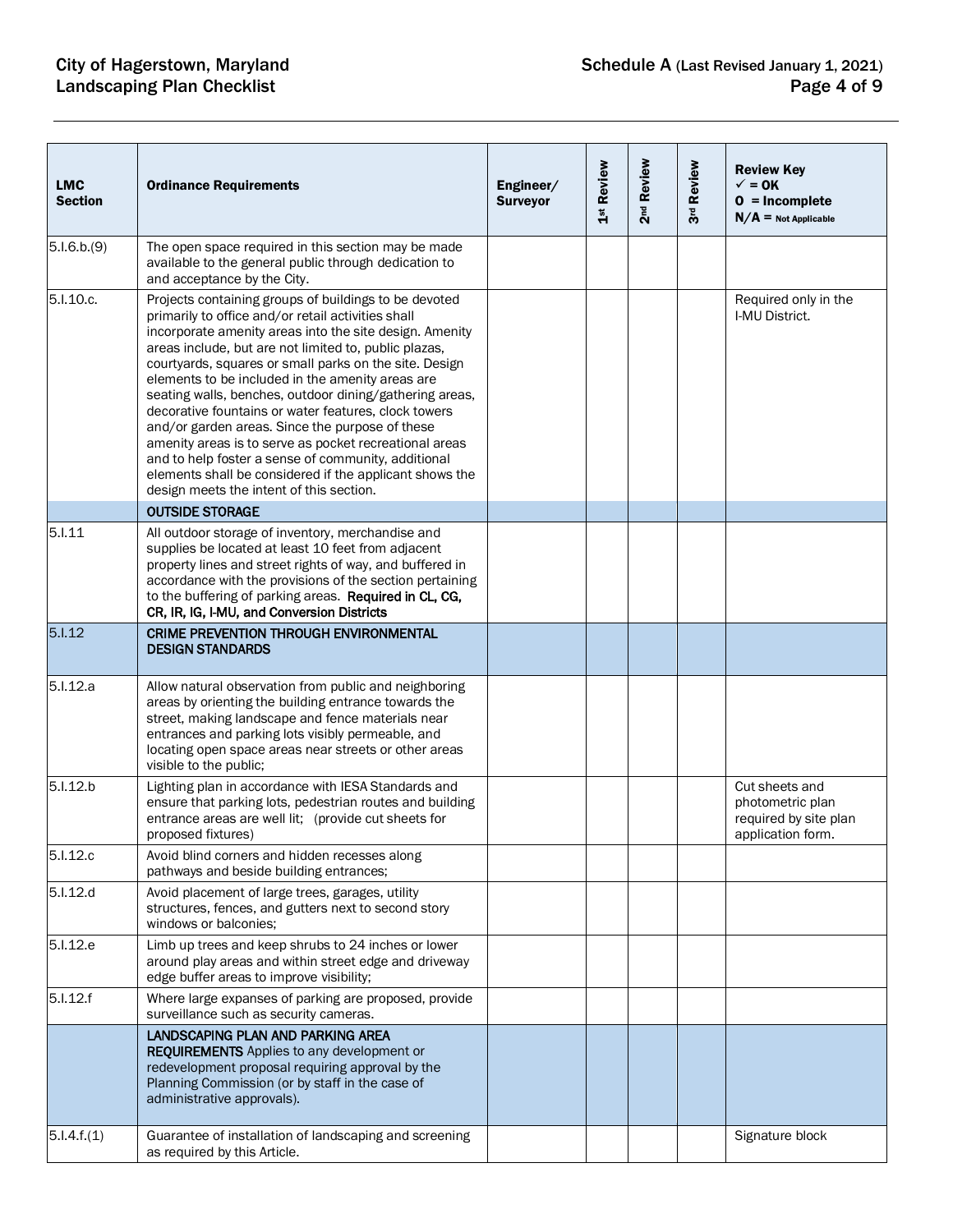# City of Hagerstown, Maryland<br>Landscaping Plan Checklist

| <b>LMC</b><br><b>Section</b> | <b>Ordinance Requirements</b>                                                                                                                                                                                                                                                                                                               | Engineer/<br><b>Surveyor</b> | 1st Review | 2 <sup>nd</sup> Review | 3rd Review | <b>Review Key</b><br>$\checkmark$ = 0K<br>$0 = Incomplete$<br>$N/A$ = Not Applicable                                        |
|------------------------------|---------------------------------------------------------------------------------------------------------------------------------------------------------------------------------------------------------------------------------------------------------------------------------------------------------------------------------------------|------------------------------|------------|------------------------|------------|-----------------------------------------------------------------------------------------------------------------------------|
| 5.1.4.h.(1)                  | Minimum parking space and drive aisle design<br>standards shall be observed in off-street parking<br>facilities (See table in Article 5, Section I.4.h.(1)                                                                                                                                                                                  |                              |            |                        |            |                                                                                                                             |
| 5.1.4.h.(2)                  | If the parking stall provides an overhang not<br>encroaching on a walkway, property line, or buffer area,<br>as required in Article 5, the length of the stall may be<br>reduced two feet.                                                                                                                                                  |                              |            |                        |            |                                                                                                                             |
| 5.1.4.h.(3)                  | No off-street parking area shall permit direct parking<br>space ingress and egress to a public road.                                                                                                                                                                                                                                        |                              |            |                        |            |                                                                                                                             |
| 5.1.4.h.(4)                  | Off-street parking areas must be physically separated<br>from property lines and public street ROWs by a land-<br>scaping as specified in Article 5, Subs. I.4 & I.5.                                                                                                                                                                       |                              |            |                        |            |                                                                                                                             |
| 5.1.4.h.(6)                  | Off-street parking in the CC-MU District must be located<br>in the rear of the principal building or otherwise<br>screened with landscaping to minimize the visual<br>impact on adjacent public streets or residential districts.                                                                                                           |                              |            |                        |            |                                                                                                                             |
| 5.1.4.h.(7)                  | All surface parking facilities, greater than 7 spaces shall<br>be landscaped to the minimum requirements as<br>outlined as follows. Requirements shall be rounded up<br>to the nearest whole planting.                                                                                                                                      |                              |            |                        |            | Parking lots of six<br>spaces or fewer are<br>exempt.                                                                       |
| 5.1.4.h.(7)                  | Planting islands at least Eight (8) feet in width                                                                                                                                                                                                                                                                                           |                              |            |                        |            |                                                                                                                             |
| 5.1.4.h.(7)                  | One canopy or 2 understory trees per 8 spaces (min.)                                                                                                                                                                                                                                                                                        |                              |            |                        |            |                                                                                                                             |
| 5.1.4.h.(7)                  | Maximum number of 15 contiguous spaces in a row.                                                                                                                                                                                                                                                                                            |                              |            |                        |            |                                                                                                                             |
| 5.1.4.h.(7)                  | Maximum of 25 contiguous spaces in a row for<br>employee parking in the I-MU, IR, and IG zoning districts                                                                                                                                                                                                                                   |                              |            |                        |            |                                                                                                                             |
| 5.1.4.h.(7)                  | Maximum number of 3 rows without medians.                                                                                                                                                                                                                                                                                                   |                              |            |                        |            |                                                                                                                             |
| 5.1.4.h.(7)                  | 1 canopy or 2 understory trees per 45 feet of median.                                                                                                                                                                                                                                                                                       |                              |            |                        |            |                                                                                                                             |
| 5.1.4.h.(7)                  | Each row shall begin and end with a landscaped island.                                                                                                                                                                                                                                                                                      |                              |            |                        |            |                                                                                                                             |
| 5.1.4.h.(8)                  | Roadside buffer abutting a parking lot (between the<br>street and parking lot) shall be required as follows:                                                                                                                                                                                                                                |                              |            |                        |            |                                                                                                                             |
| 5.1.4.h.(8)                  | Minimum width of buffer (public right-of-way) 10 feet                                                                                                                                                                                                                                                                                       |                              |            |                        |            |                                                                                                                             |
| 5.1.4.h.(8)                  | Minimum width of buffer (adjoining properties) 10 feet                                                                                                                                                                                                                                                                                      |                              |            |                        |            |                                                                                                                             |
| 5.1.4.h.(8)                  | 1 canopy or 2 understory trees per 40 feet of frontage                                                                                                                                                                                                                                                                                      |                              |            |                        |            |                                                                                                                             |
| 5.1.4.h.(8)                  | Shrubs required in buffer, planted at least one shrub<br>per 4 feet on center.                                                                                                                                                                                                                                                              |                              |            |                        |            |                                                                                                                             |
| 5.1.4.h.(8)                  | All remaining surface shall be planted with grass and/or<br>flower beds. Landscaping shall not obstruct the view of<br>motorists using any road, driveway, or parking aisle.                                                                                                                                                                |                              |            |                        |            |                                                                                                                             |
| 5.1.4.h.(9)                  | Parking facilities abutting a structure, unless located on<br>or within a structure, shall be separated from the<br>exterior wall of a structure, exclusive of paved<br>pedestrian walks or vehicular loading areas, by a<br>planting strip at least six (6) feet in width. Composition<br>of the planting strip shall be either:           |                              |            |                        |            | The width may be<br>adjusted by the<br>Commission based on<br>unique site constraints<br>and the nature of the<br>business. |
| $5.1.4.h.(9)(a)$ -<br>(b)    | A combination of flower beds and shrubs where the<br>shrubs cover a minimum of 40% of the planting areas;<br>or a combination of trees and flower beds so that there<br>is a minimum of one tree per 25 linear feet of building<br>wall abutting the planting area. A combination of<br>shrubs, trees, and flower beds is also permissible. |                              |            |                        |            |                                                                                                                             |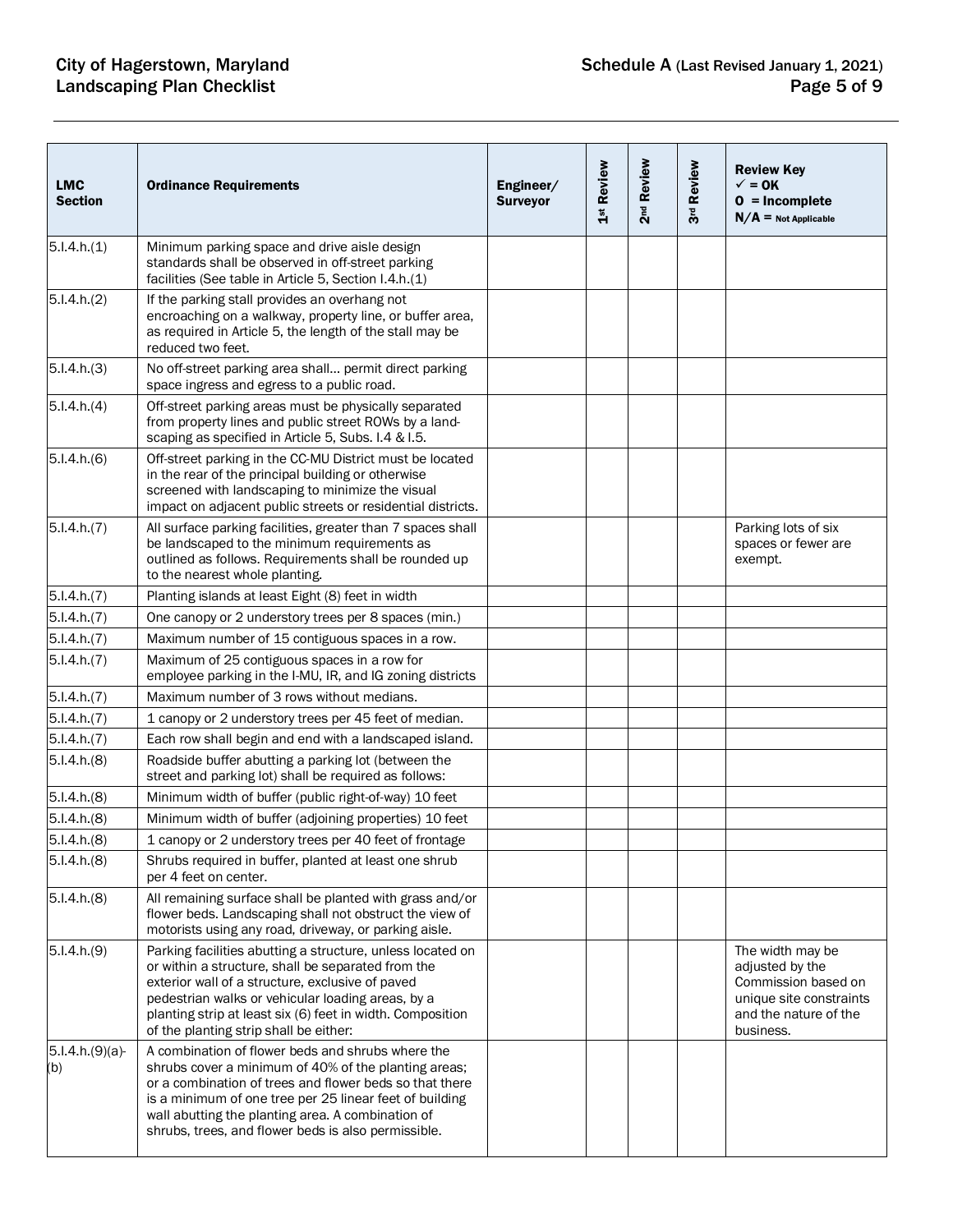| <b>LMC</b><br><b>Section</b> | <b>Ordinance Requirements</b>                                                                                                                                                                                                                                                                                                                                                                                                                                                        | Engineer/<br><b>Surveyor</b> | 1st Review | 2 <sup>nd</sup> Review | 3rd Review | <b>Review Key</b><br>$\checkmark$ = 0K<br>$0 = Incomplete$<br>$N/A$ = Not Applicable                      |
|------------------------------|--------------------------------------------------------------------------------------------------------------------------------------------------------------------------------------------------------------------------------------------------------------------------------------------------------------------------------------------------------------------------------------------------------------------------------------------------------------------------------------|------------------------------|------------|------------------------|------------|-----------------------------------------------------------------------------------------------------------|
| 5.I.4.h.<br>(10)(d)          | Pedestrian walkways and sidewalks shall be provided to<br>and from all paved parking areas and shall be designed<br>to serve on-site principally permitted uses and<br>accessory uses for which there is pedestrian demand.<br>They shall be protected from vehicular overhang and<br>movement by curbs or other method approved by the<br>City Engineer.                                                                                                                            |                              |            |                        |            |                                                                                                           |
|                              | Security lighting within thepedestrian areas used at<br>night shall be illuminated at a level not less than 0.5<br>candle power. Upon review of the area to be<br>illuminated, if it is classified as a Special Security area<br>by the City, an increased level of illumination may be<br>considered and studied.                                                                                                                                                                   |                              |            |                        |            |                                                                                                           |
| 5.I.4.h.<br>(10)(e)          | In order to allow for the passing of handicapped<br>pedestrians and wheelchairs, pedestrian walkways shall<br>be five (5) feet in width.                                                                                                                                                                                                                                                                                                                                             |                              |            |                        |            |                                                                                                           |
| 5.1.4.i(1)                   | Street trees to be installed along public streets. Street<br>trees shall conform to the requirements of the City of<br>Hagerstown. See Plates M-010 through M-016 for<br>construction standards and a street tree list, and also<br>see Section 216-10, Trees, Code of the City of<br>Hagerstown, for the conditions applying to the<br>installation of street trees, located and detailed in the<br>City Engineer's Public Ways Construction Standards &<br>Engineering Guidelines. |                              |            |                        |            |                                                                                                           |
| 5.1.4.i.(2)                  | Street trees shall be planted by the developer as part of<br>the Conditions of Approval. They shall be placed along<br>each side of all streets and shall be spaced at intervals<br>no greater than 40 feet along both sides of each street.                                                                                                                                                                                                                                         |                              |            |                        |            |                                                                                                           |
| 5.1.4.i.(3)                  | Street trees are required to be within a minimum five-<br>foot planting strip located between the curb of the<br>street and the sidewalk. Should there be an instance<br>where no sidewalk is required, street trees shall still be<br>required, within a defined street yard of at least five (5)<br>feet in width.                                                                                                                                                                 |                              |            |                        |            | May be approved to<br>extend into the front<br>yard provided<br>maintenance<br>easements are<br>provided. |
| $5.1.4.i.(4)-(5)$            | Street trees shall be credited against buffering<br>requirements as appropriate and may be credited<br>toward compliance with the requirements of Article 7<br>(Forest Conservation) when within public street rights-of-<br>way or protected by easement.                                                                                                                                                                                                                           |                              |            |                        |            | Understory trees may<br>be used if, a conflict or<br>potential exists with<br>overhead utility lines.     |
| $5.1.4.$ j.                  | Landscaped buffer yards shall be provided and<br>perpetually maintained along all property lines (not<br>street rights-of-way) in accordance with the table shown<br>in Article 5, Section I.4.j.                                                                                                                                                                                                                                                                                    |                              |            |                        |            |                                                                                                           |
| $5.1.4.$ j. $(1)$            | Residential buffers. Whenever multi-family, mansion<br>house, two-family, semi-detached or townhouse<br>residential dwelling units are proposed, the Planning<br>Commission may require screening in accordance with<br>the following standards:<br>• 2 canopy and 3 evergreen and/or understory per 100<br>linear feet of buffer yard, and<br>• 10 shrubs per 100 feet of buffer yard                                                                                               |                              |            |                        |            | Optional at the<br>discretion of the<br>Planning Commission.                                              |
|                              | If more than 20 trees are required, no more than 60%<br>shall be of any one type.                                                                                                                                                                                                                                                                                                                                                                                                    |                              |            |                        |            |                                                                                                           |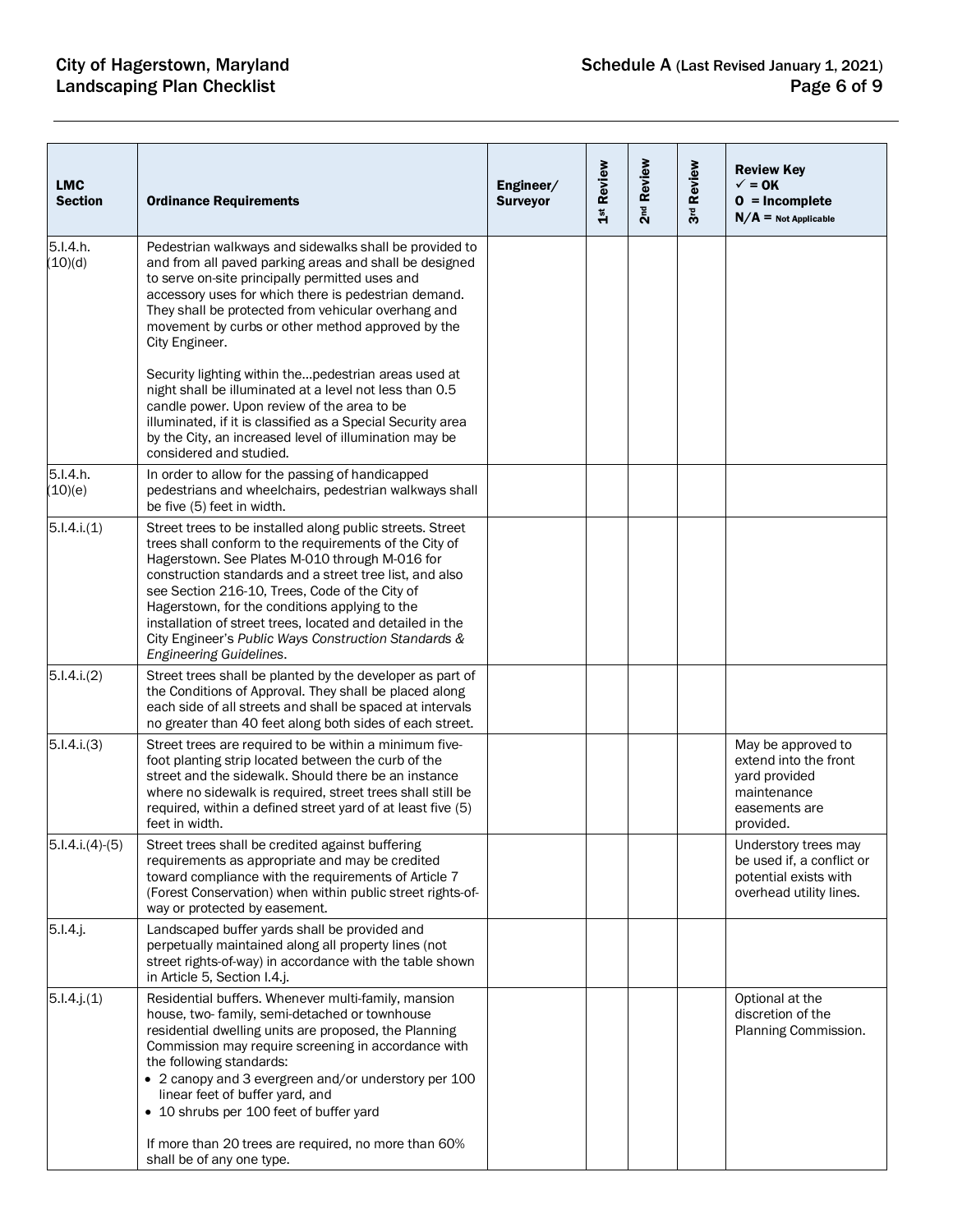| <b>LMC</b><br><b>Section</b> | <b>Ordinance Requirements</b>                                                                                                                                                                                                                                                                                                                                                                                                                                                                                                  | Engineer/<br><b>Surveyor</b> | 1st Review | 2 <sup>nd</sup> Review | 3rd Review | <b>Review Key</b><br>$\checkmark$ = 0K<br>$0 = Incomplete$<br>$N/A$ = Not Applicable                     |
|------------------------------|--------------------------------------------------------------------------------------------------------------------------------------------------------------------------------------------------------------------------------------------------------------------------------------------------------------------------------------------------------------------------------------------------------------------------------------------------------------------------------------------------------------------------------|------------------------------|------------|------------------------|------------|----------------------------------------------------------------------------------------------------------|
| $5.1.4.$ j. $(2)$            | Commercial and Mixed-Use Buffers. Within the City's<br>commercial zoning districts, the CC-MU and N-MU<br>Districts, and within residential districts when a<br>proposed development is a commercial or institutional<br>use, the following shall be required:<br>• 3 canopy and 5 evergreen and/or understory trees<br>per 100 linear feet of buffer and<br>• 6 canopy and 10 evergreen and/or understory trees<br>per 100 linear feet of buffer yard in the CR District &<br>• 25 shrubs per 100 linear feet of buffer yard. |                              |            |                        |            | If more than four trees<br>are required, no more<br>than 60% shall be of<br>any one type.                |
| $5.1.4.$ j.(3)               | Industrial Buffers. Within the City's industrial zoning<br>districts, the use or development shall provide<br>screening in accordance with the following standards,<br>whenever bordering a commercial or residential zone:<br>• 6 canopy and 10 evergreen and/or understory trees<br>per 100 linear feet of buffer yard, and<br>• 15 shrubs per 100 linear feet of buffer yard<br>If more than 20 trees are required, no more than 60%<br>shall be of any one type.                                                           |                              |            |                        |            |                                                                                                          |
| $5.1.4.$ j $(4)$             | All portions of the buffer yards required in Subsections<br>j(1) through j(3) above not planted with trees or shrubs<br>or covered by a wall or other barrier shall be planted<br>with grass, ground cover, and/or flower beds.                                                                                                                                                                                                                                                                                                |                              |            |                        |            |                                                                                                          |
| $5.1.4.$ j $(5)$             | Where vacant lots are adjacent, the first zoning lot to be<br>developed shall provide the buffer and screening<br>required next to vacant land. At the time it is developed,<br>if applicable, the second zoning lot shall also provide<br>the buffer and screening required between the<br>developed land uses. As long as the screening is<br>provided and maintained, a buffer may contain<br>sidewalks, walking and bicycle paths, and similar<br>compatible passive uses.                                                 |                              |            |                        |            |                                                                                                          |
| $5.1.4.$ j. $(6)$            | Where possible the landscaped buffer area should be<br>planted within the required building setback area. In<br>such districts where zoning setbacks permit principal<br>structures in closer proximity to property lines, the<br>Planning Commission may approve a narrower<br>landscaped buffer or a relocation of landscaping<br>elsewhere on site.                                                                                                                                                                         |                              |            |                        |            |                                                                                                          |
| $5.1.4.$ j. $(7)$            | Required buffers shall be located along the front, side,<br>or rear lot lines nearest the adjacent streets, land uses,<br>or zoning designations except where such lot lines are<br>intersected by streets, access ways, or utility<br>easements. Buffers shall be permitted to intersect<br>utility easements or run parallel with them, but utility<br>easements shall not be permitted to run laterally within<br>the buffer.                                                                                               |                              |            |                        |            | Buffers shall not be<br>located on any portion<br>of an existing or<br>proposed street right-of-<br>way. |
| $5.1.4.$ j. $(9)$            | Reverse frontage lots, where the rear of the structure<br>faces the public street, are discouraged. However, in the<br>instance where the developer chooses to face the rear<br>of the structure towards the street, the appropriate<br>residential buffer requirements shall apply along the<br>ROW, in addition to the requirements for street trees.                                                                                                                                                                        |                              |            |                        |            |                                                                                                          |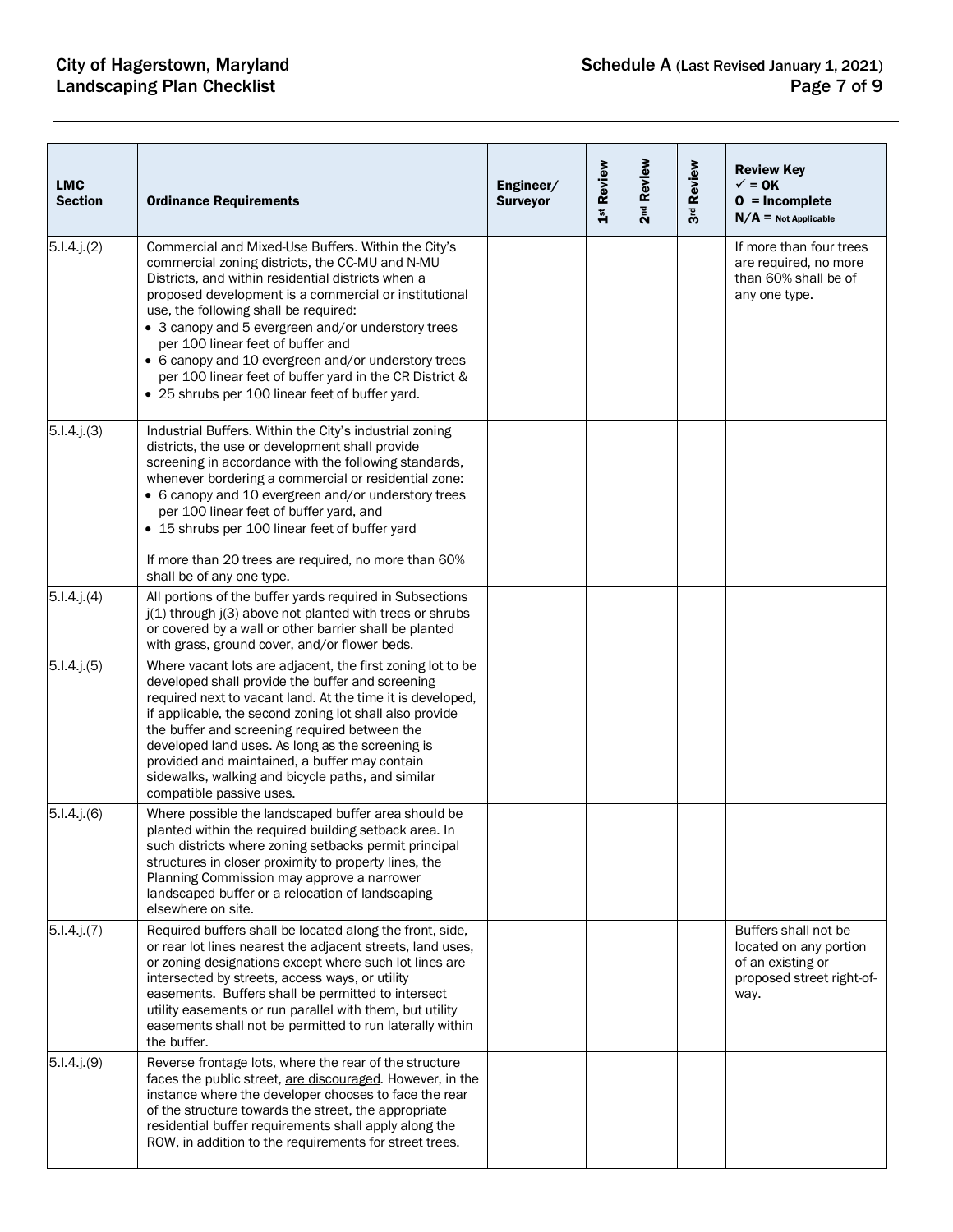| <b>LMC</b><br><b>Section</b> | <b>Ordinance Requirements</b>                                                                                                                                                                                                                                                                                                                                                                                                                                                                                                                                              | Engineer/<br><b>Surveyor</b> | 1st Review | 2 <sup>nd</sup> Review | 3rd Review | <b>Review Key</b><br>$\checkmark$ = 0K<br>$0 = Incomplete$<br>$N/A$ = Not Applicable                                                                                                                                                            |
|------------------------------|----------------------------------------------------------------------------------------------------------------------------------------------------------------------------------------------------------------------------------------------------------------------------------------------------------------------------------------------------------------------------------------------------------------------------------------------------------------------------------------------------------------------------------------------------------------------------|------------------------------|------------|------------------------|------------|-------------------------------------------------------------------------------------------------------------------------------------------------------------------------------------------------------------------------------------------------|
| $5.1.4$ .j. $(10)$           | All businesses' service, repair, processing, storage, or<br>merchandise display conducted outside of an enclosed<br>building shall be screened from adjacent streets and<br>properties by means of an effective screening device of<br>a height not more than six feet, unless a variance is<br>granted by the Board of Zoning Appeals. Appropriate<br>screening devices may include solid decorative brick<br>walls, wood fences, berms, tight evergreen hedges<br>which shall reach the necessary height within two years<br>of planting, or a combination of the above. |                              |            |                        |            | In addition to the buffer<br>screening required<br>herein, and the<br>landscaping required<br>for off street parking.<br>Dumpster enclosure<br>requirements are<br>outlined in Public Ways<br><b>Construction Guide-</b><br>lines, Plate M-023. |
| 5.1.4.k. (1)<br>(10)         | Species for landscaping shall be selected according to<br>the following general criteria:<br>• Cast moderate to dense shade in the summer.<br>• Survive more than 60 years.<br>• Tolerant of pollution and redirect or reflect heat.<br>• Require little maintenance by being mechanically<br>strong (not brittle) and insect and disease resistant.<br>• Be able to survive two years with no irrigation after<br>establishment.<br>• Preference given to species of native origin.<br>• Not drop fruit, etc., on sidewalks.                                              |                              |            |                        |            | See items (8) through<br>(10) for recommended<br>species.                                                                                                                                                                                       |
|                              | STORMWATER MANAGEMENT CONTROL FACILITIES                                                                                                                                                                                                                                                                                                                                                                                                                                                                                                                                   |                              |            |                        |            |                                                                                                                                                                                                                                                 |
| 5.1.4.1                      | Landscaping of storm water management facilities<br>(ponds, retention, or detention basins), is required in all<br>zoning districts, excepting projects in IR or IG districts<br>where storm water management areas are not adjacent<br>to residential zoning or a public road. The Storm Water<br>Design Manual, Volumes I & II (Maryland Department of<br>the Environment) shall be utilized in design.                                                                                                                                                                  |                              |            |                        |            |                                                                                                                                                                                                                                                 |
| 5.1.4.1                      | The following trees, at a minimum, measured from the<br>contour at the top of the berm, based on the perimeter<br>length of the pond or detention area:<br>• If using canopy trees, 1 per every 50 linear feet<br>• If using evergreen trees, 1 per every 40 linear feet<br>If using understory trees, 2 per every 50 linear feet                                                                                                                                                                                                                                          |                              |            |                        |            |                                                                                                                                                                                                                                                 |
| 5.I.4.I.                     | When adjoining a public ROW, such facilities shall be<br>sited to allow for street trees and screening plantings,<br>shall be aesthetically pleasing, and shall be designed to<br>incorporate storm water best-management practices.                                                                                                                                                                                                                                                                                                                                       |                              |            |                        |            |                                                                                                                                                                                                                                                 |
| 5.1.4.1                      | If a chain link fence is utilized for security purposes, it<br>shall be sufficiently screened by plantings. Chain link<br>shall not be permitted within the required building front<br>yard setback for the district within which it is located.                                                                                                                                                                                                                                                                                                                           |                              |            |                        |            |                                                                                                                                                                                                                                                 |
| $5.1.4.1$ .                  | It is recommended that planting around storm water<br>management areas be native vegetation. The plant<br>material selected should be appropriate to the specific<br>environmental conditions created.                                                                                                                                                                                                                                                                                                                                                                     |                              |            |                        |            | See text for details.                                                                                                                                                                                                                           |
| 5.1.5.                       | If a storm water facility is approved for location beside a<br>public street right-of-way or within a required buffer, it,<br>including any required embankment protection zones,<br>shall be set back from any public street right-of-way or<br>property line by a 10-foot landscaped buffer, as<br>prescribed in Article 5, Subsection I.4, and the storm<br>water structure shall be designed for an aesthetic<br>outcome beyond a merely utilitarian function.                                                                                                         |                              |            |                        |            |                                                                                                                                                                                                                                                 |